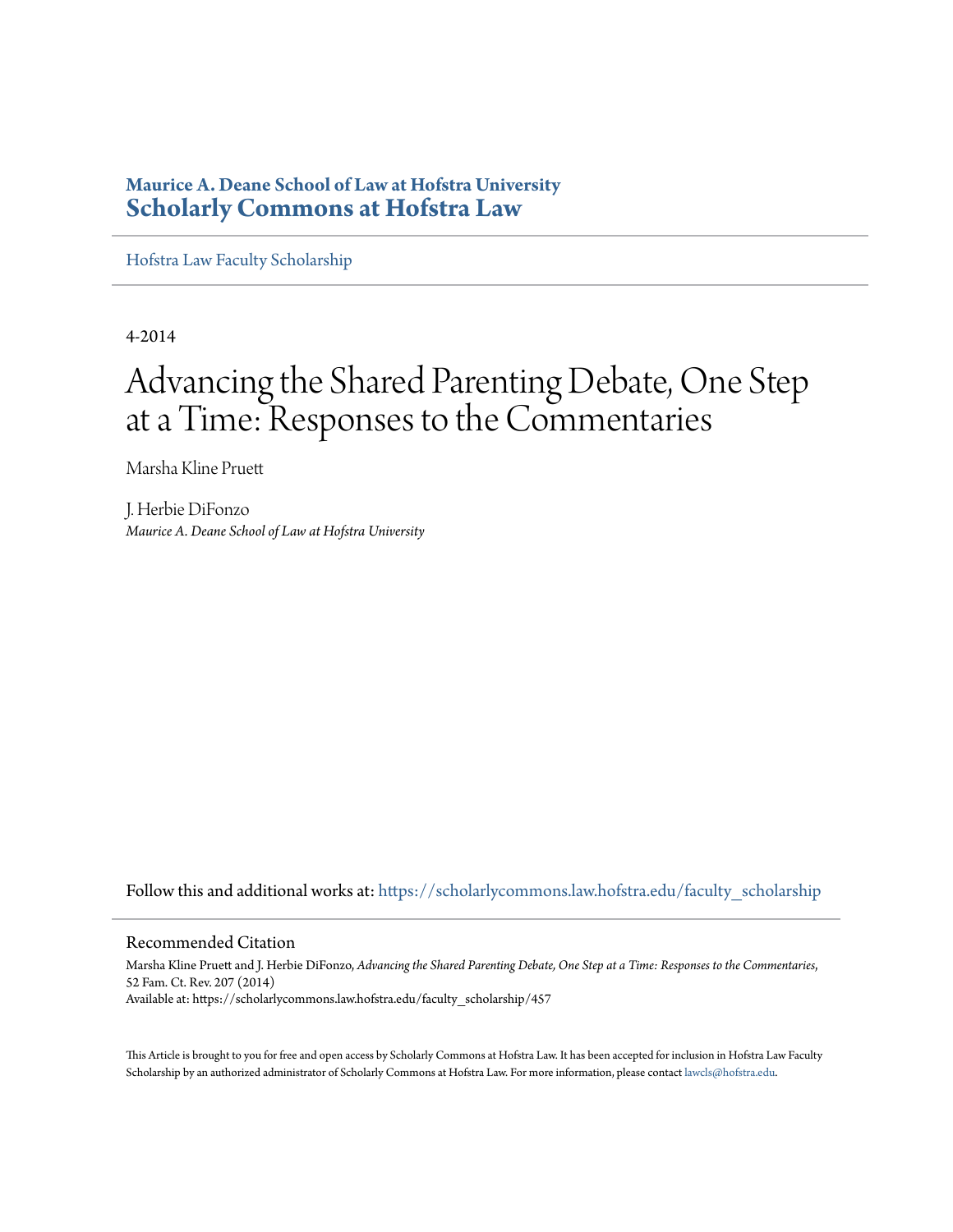# **ADVANCING THE SHARED PARENTING DEBATE, ONE STEP AT A TIME: RESPONSES TO THE COMMENTARIES**

Marsha Kline Pruett and J. Herbie DiFonzo

It is gratifying to see that the spirited debate that ensued at the Think Tank remains enlivened in the commentaries. These additional perspectives were supplied by several experts and committed professionals akin to those who participated in the Think Tank.<sup>1</sup> We wish to thank all of the commentators for thoughtful analyses of what did, and did not, happen at the Think Tank. Each commentary provided a frame of reference useful to us, as the Reporters, in reflecting upon what was achieved and what tasks remain.

Thirty-two professionals, representing a wide variety of disciplines and expertise, convened to discuss the issues surrounding shared parenting practices and policy.<sup>2</sup> We reached consensus points, as noted in the Final Report and discussed in the commentaries. We also left some of the thorniest issues for subsequent discussion and work, much to the disappointment of some commentators. Reading through the commentaries, we felt a bit of déjà vu. The same divisions that made consensus so elusive at the Think Tank are evident in the nature and breadth of perspectives expressed in the commentaries. To wit:

Three of the six commentators (one legal scholar and two mental health scholars) favored statutory presumptions or guidelines regarding shared parental decision making, although they differed as to whether they endorsed a blanket approval or supported a shared decision-making presumption only under particular circumstances. Two legal practitioners writing together espoused no presumption generally, but would consider shared decision making in specific situations. One mental health scholar opposed presumptions but only for some of the family court populace, and the only judge providing commentary strongly advocated judicial discretion and individual decision making. Clearly, diversity in opinion reigned, just as it did at the Think Tank.

Each of the commentators staked out a position by giving certain considerations preference or value over others. For example, legal practitioners Cognetti and Chmil rejected presumptions and directives, focusing instead on each family's unique circumstances and agreeing with the Think Tank "that the most effective decision making about postseparation custody rights is case specific." However, they allowed room for a presumption that both parents should share in the decision making "when appropriate" if "there is a modicum degree of cooperation and communication between the parents." This hedges all bets, as "modicum" must be defined and "when appropriate" determined on a case-by-case basis. Two mental health researchers (Lamb and Braver) eschewed individualized decision making on the basis that it maintains—and even spurs on—continued parental conflict without evidence that it increases the quality of decisions. Lamb advocated for decisions "informed by clear principles that are based on empirical research and are subject to critical evaluation" and Braver concurred, but he also wondered if "it really matter[s] what the law says or what presumption is in force? Of course it does, but only symbolically." Braver contended that the "buzz" or believed norms about how decisions are made in court exert as much or more influence than the law itself. Scott, a legal scholar, argued for the "approximation" standard adopted by the American Law Institute, which includes a presumption of shared decision-making responsibility and allocates custodial

Correspondence: mpruett@smith.edu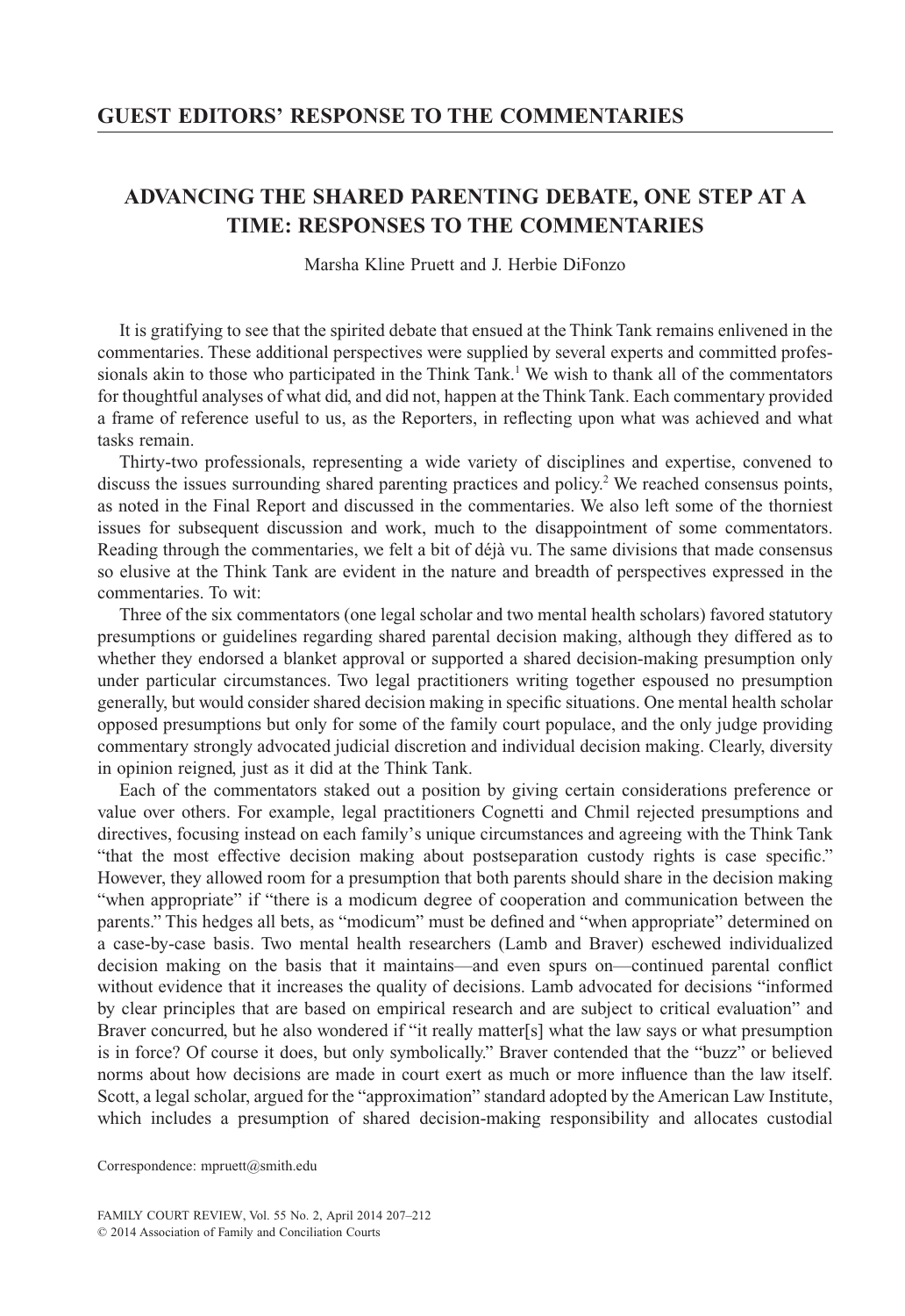responsibility on the basis of "the proportion of time each parent spent performing caretaking functions for the child prior to the parents' separation . . ."

Mental health scholar Jaffe presented a double-pronged strategy. He "would wholeheartedly support a presumption of joint decision making for all parents who don't go to court," but a case-by-case determination "once parents enter the courthouse and search in earnest for a wise judge . . ." Jaffe's concerns focus on protecting vulnerable family members who are victims of domestic violence, and he believes a presumption would put an extra burden of proof and pressure to share decision making even when it may put one parent at continued risk of being threatened or coerced. Miller favored individual determinations, fearing that "a presumption of joint decision making may result in harmful consequences for parents and children," and noting that in her experience of over two decades on the bench "presumptions all too often are applied by the courts reflexively."

Notably, it isn't always clear whether the commentators are discussing decision making versus parenting time or both, the same critique given to the Final Report itself. Only one of the commentaries took on the issue of parenting time specifically and directly. Hence, the commentaries reflect the same kinds of varied viewpoints we encountered in the Think Tank. What this indicates to us is that the Final Report indeed accurately encapsulated the Think Tank discussions and captured what is happening throughout the field. Family law in this area is in methodological and substantive flux, and the Final Report mirrors this reality: the early stage of discussion, the variation of opinion, and the tentative exploration of areas for which consensus was attainable so that the more numerous areas for which there was no consensus could then be approached from some common ground.

As Scott noted, it "was impressive that the group reached consensus on as many issues as it did." The Think Tank indeed pronounced its unanimous "preference for parents' active role in planning for their children's future lives in reconstituted families." The commentators all agreed with this point, and all might agree that's a no-brainer. However, the context surrounding and underlying that agreement was an endorsement of parental autonomy that inched the participants toward questions about the court's essential and nonessential roles and the ways in which social science research might appropriately be used to identify when parental self-determination would leave some family members too vulnerable.We believe that, particularly given the tortuous history of child custody determinations, the decisive push toward negotiated parental autonomy and away from litigated judicial decrees is significant.

Let's look a bit deeper into some of the excellent questions and points raised by the commentators that pertain to the issue of parental autonomy and court intervention:

#### (a) Parenting Plans

As Scott emphasized, and Cognetti and Chmil and Jaffe also discussed, the Think Tank participants endorsed mediated parenting choices and detailed parenting plans as two tools for maximizing successful efforts to help parents resolve decision making and parenting time arrangements. The Think Tank did not reach the point of debating whether only voluntary mediation, or also mandatory mediation, is supported by research or a majority of practitioners. Think Tank participants did form a consensus about requiring parenting plans for all families. Numerous jurisdictions already do so, and while the mandates vary in specificity, some statutes require parents to engage in a careful assessment of decision making and parenting time allocation to implement the legislative policy of assuring children frequent and meaningful contact with both parents after separation.<sup>3</sup> As the Think Tank participants are comprised largely of progressively oriented, alternative dispute resolution–focused professionals, and considering that the majority of participants endorsed individualized planning for shared parenting and decisions for disputes over the same, research and policy that further develops parenting plans seems a logical direction for future discussion.

#### (b) The Approximation Standard

In the end, the majority of Think Tank members adhered to the principle that individual determination of the best interests of the child (BIC) should guide parenting outcomes. Scott rejected the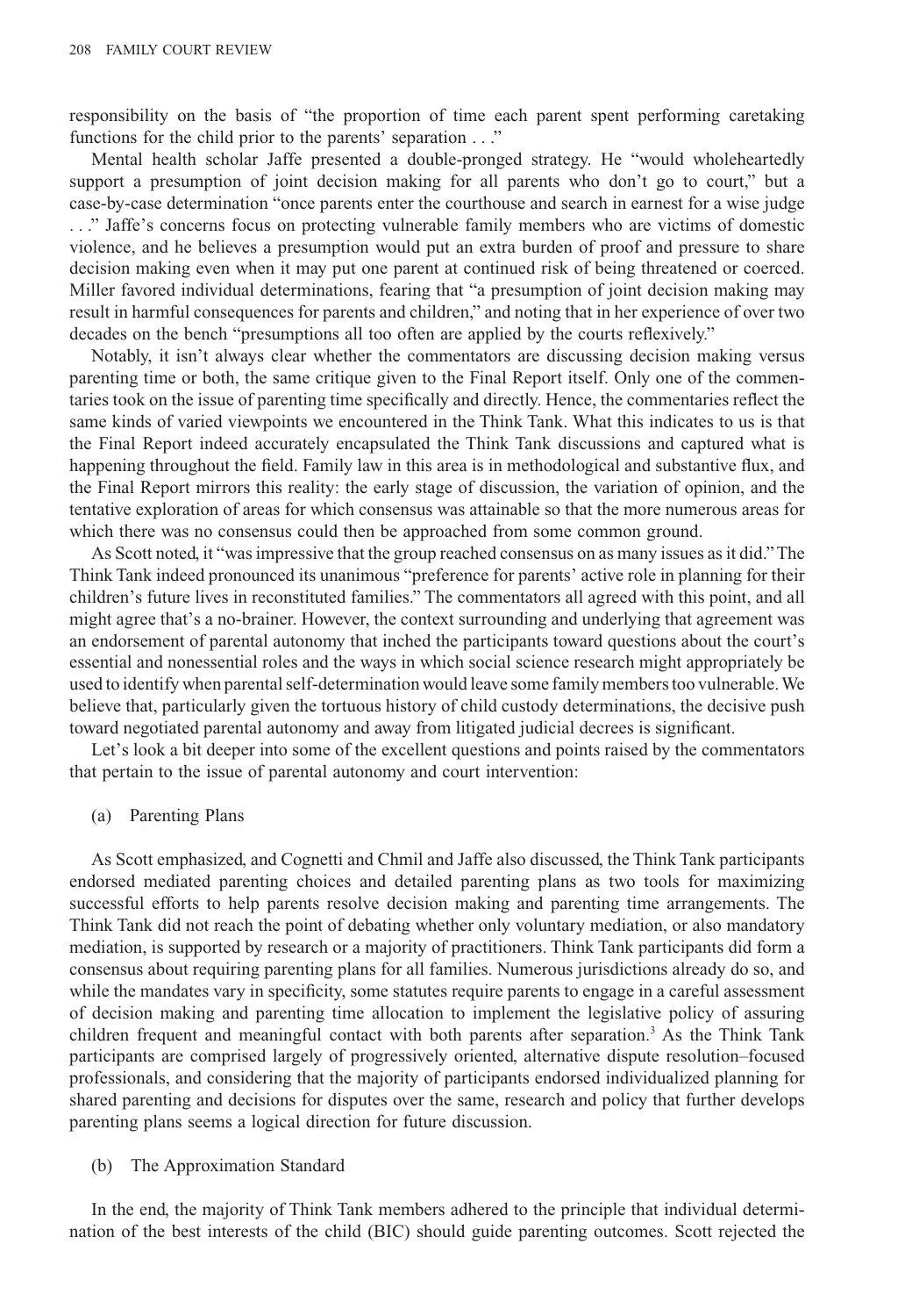case-by-case component of the BIC standard. While the scholarly literature has often pointed out its flaws, we believe the BIC standard is akin to Winston Churchill's view of democracy: the worst form of resolution, except for all the others.

Scott continues to make her case for the "approximation" standard, which she proposed in 1992 and which the American Law Institute adopted a decade later. As noted above, this standard purports to avoid or reduce litigation over parenting disputes by offering a presumption for the allocation of parenting time based upon the proportion of time each parent has spent on child rearing in the past. But significant contrary arguments have been raised to the rule.<sup>4</sup> These range from a concern that the approximation standard is merely the gendered primary caretaker rule in another guise (because the time mothers spend on child care and housework is still twice what fathers spend<sup>5</sup>), to the argument that, rather than avoiding litigation, the parental battle would now shift to a contest over the definition and division of the caretaking functions in the past. More problematically, the approximation standard freezes parenting in terms of past behavior, accounting for neither the usual evolution of parental roles over time or, worse, the changing developmental needs of children as they grow. In sum, its argument that the parenting organization of the intact family should simply be carried over to the separated family now having to deal with often radically different household, employment, and child care arrangements has found few takers. To date, only the state of West Virginia adopted the standard and that state did so in an effort to soften its earlier primary caretaker presumption.

## (c) Domestic Violence

Jaffe's critical focus on intimate partner violence [IPV] and its role in parenting determinations is shared by the Think Tank members, as reflected in the Final Report. In fact, it was perhaps the single most important concern that discouraged endorsement of presumptions of parenting time. Again, to suggest that caution should be exercised when there are allegations of IPV is as obvious as the stakes are enormous. Most Think Tank participants believe that cases involving IPV would clearly benefit from individual determinations, and they would also profit from a body of research that might further clarify best practices when violence allegations are raised during parental disputes related to separation and divorce.

Jaffe agreed that shared parenting is a beneficial outcome for children, but he asserted that parents who "enter the justice system to litigate child custody have passed the point where shared parenting should be presumed or encouraged." Our concern is that the entrance to the courthouse may not be the best benchmark for determining whether shared parenting is an option. We submit that Jaffe's division of divorcing parents into two camps, one filled with reasonable parents and the other with litigious ones for whom shared parenting is not a viable option, is an over-simplification of the parents who fill the family courts. Unless the parents have agreed to settle their child-related issues ahead of time, all parents enter the courthouse as "early" litigants.We hope that Jaffe would agree that experience dictates that we should not abandon the possibility of shared parenting for the majority of parents who begin the process of litigating over parenting, since most do resolve their dispute short of a trial and/or judicial decree, and an increasing percentage of these parents end up agreeing to some form of shared parenting.

The processes of negotiation and mediation are intended to help parents see past their break-up into crafting a parenting plan for the future healthy upbringing of their children. Importantly, when there are allegations of IPV, there must be safeguards and cautions in place as safety is paramount, and we must be vigilant about the possibility of IPV even when allegations have not been raised. However, for many cases that do not involve allegations or instances of IPV, we do not believe simply "enter[ing] the justice system to litigate child custody" ought to disqualify parties from considering a shared parenting arrangement.

## (d) The Problem with Individualization

As Lamb points out, the famous Goldstein, Freud, and Solnit proposals of the 1970s were "bold and conclusive," while the Think Tank Final Report reflects "increased awareness of the complexity of the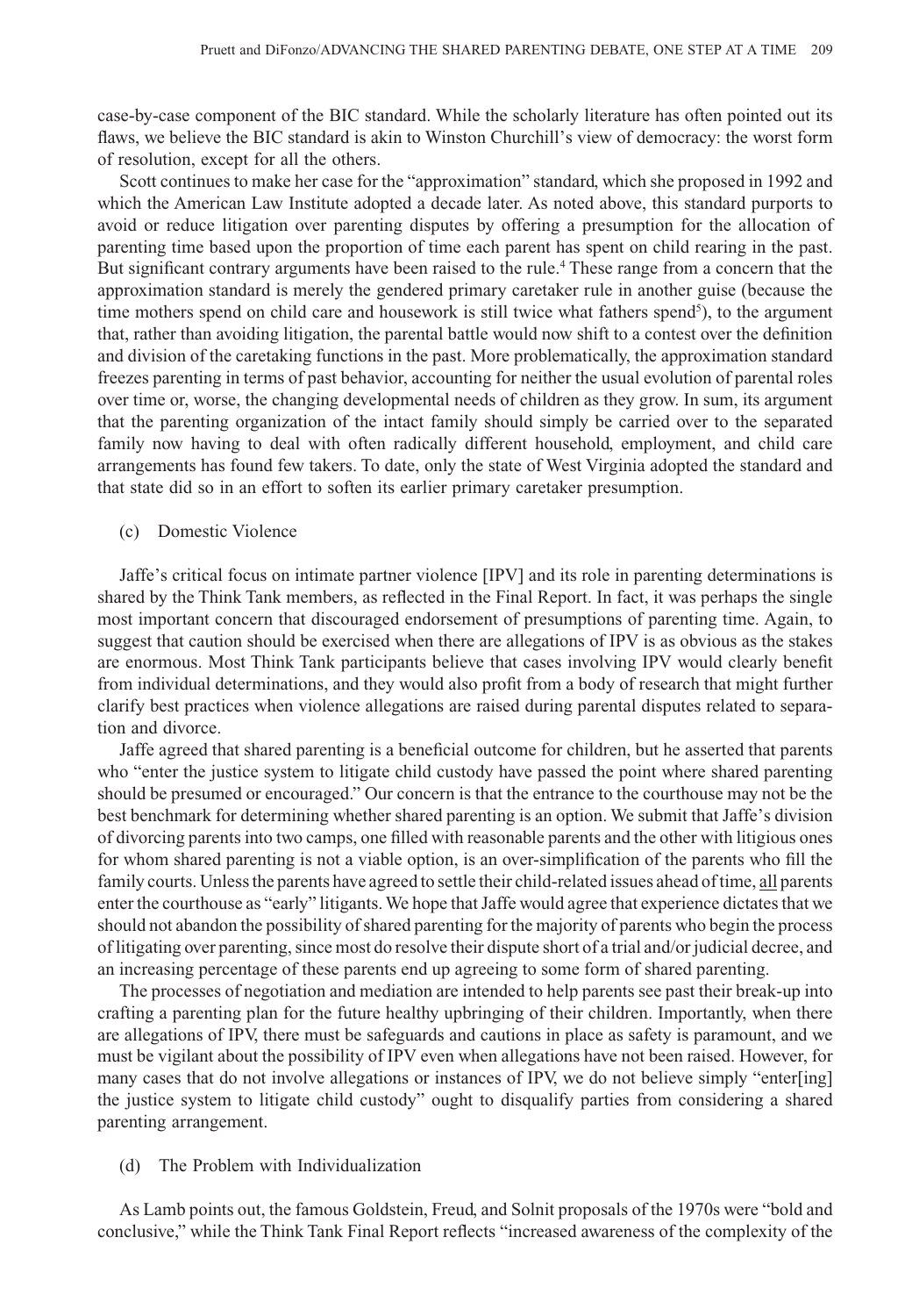issues that need to be considered when making life-altering decisions about children's future relationship with their parents." Those bold assertions from the 1970s turned out to be, as Lamb acknowledges, "simplistic" and, many would add, wrong-headed. Or at least, too narrow for the populations represented in family court, especially since the Goldstein, et al. data were drawn from adoption disputes, not parenting contests between two biological and//or psychological parents. By contrast, as Lamb notes, the Final Report is "broad-ranging and comprehensive," which reflects the scope and intent of the Think Tank members. The absence of audacity and definitive resolution was a clear disappointment to our colleagues Braver, Lamb and Scott. We submit that it was too soon to be bold. A face-to-face discussion and cross-pollination of disciplines and perspectives was the initial task and to that end the Think Tank was fairly successful in identifying the roadblocks and suggesting ways forward. In this controversial arena where public rancor has often bedeviled reason, we believe that the benefits of this Think Tank's analysis will emerge over time and will hold longer-term if we consider this a process rather than an event. One outgrowth from the partnerships begun at the Think Tank may be found in the companion articles to the Final Report printed in this FCR Special Issue.

Some of the commentators, Lamb eloquently among them, highlight problems with individualized decision-making. Lamb expresses a desire for evidence-based practice. While this is a laudable goal, it isn't entirely clear from our Final Report or the commentaries how evidence-based practice will be put to use to assist in the resolution of the issues involved in considering shared parenting presumptions. For example, one of the policy tensions articulated juxtaposes the need for providing children with stability and consistency, and the desire to encourage two-parent involvement. Substantial research bases exist for each of these propositions, but research has not yet been able to test which of these empirically demonstrated developmental and familial conditions should prevail if we are forced to choose between them. It isn't clear yet if the choice can be avoided, and what types of considerations are paramount. Moreover, the balance would likely differ across situations.

We particularly appreciate Lamb's comment that neither the Think Tank nor the Final Report considered whether "practice would be best if empirically based guidelines were administered in individually sensitive ways, perhaps by recognizing and formulating recommendations sensitive to [family] similarities." We personally believe this to be true, and do not feel that empirically based frameworks need to reach the level of presumptions, but they would in fact address some of the problems noted with strictly individualized decisions. Some articles addressing empirically based frameworks appear in the companion articles that stemmed from the Think Tank (*e.g., see* Part I and II articles in this FCR issue by McIntosh, Pruett, & Kelly and Pruett, McIntosh & Kelly on overnights). Given the diversity of views, disciplines, and backgrounds among the 32 professionals, the Final Report endeavored to detail how the groundwork was laid for these next papers to be developed, and how such papers are encouraged, ideally, by practitioners and researchers from differing disciplines and who have perspectives at variance with one another.

Like Lamb, Braver emphasizes the costs of individualized decisions in the absence of guidelines. He quotes Barbara Woodhouse's observation that unpredictability leads parents "to litigate custody disputes rather than settle them." He argues that our legal system does not know how properly to make case-specific resolutions. There is much to be said for this viewpoint, although we would add that the track record on presumptions is entirely unproven. These considerations lead us back to a second major focus of the Think Tank: use of empirical research in legal decision-making. Along with the commentators, the members of the Think Tank are engaged in a major effort to change the legal culture for divorcing families. The Think Tank endorsed social science research as a way to bring these principles to the art of decision-making. It also focused on ways in which the science, when applied too broadly (*e.g.*, applied to populations which have not been studied) or taken out of the public policy realm and brought into individual case decisions, might create pitfalls rather than benefits. The Final Report focused on what these pitfalls are and how they might be recognized. The next steps are to elucidate what the evidence bases are and how they can be judiciously applied to support parents and other decision makers when confronted with conundrums and situations in which reason has given way to conflict and truth is obscured. Then, as Lamb points out, empirically driven information about certain kinds of issues and problems can be brought to bear on individual considerations.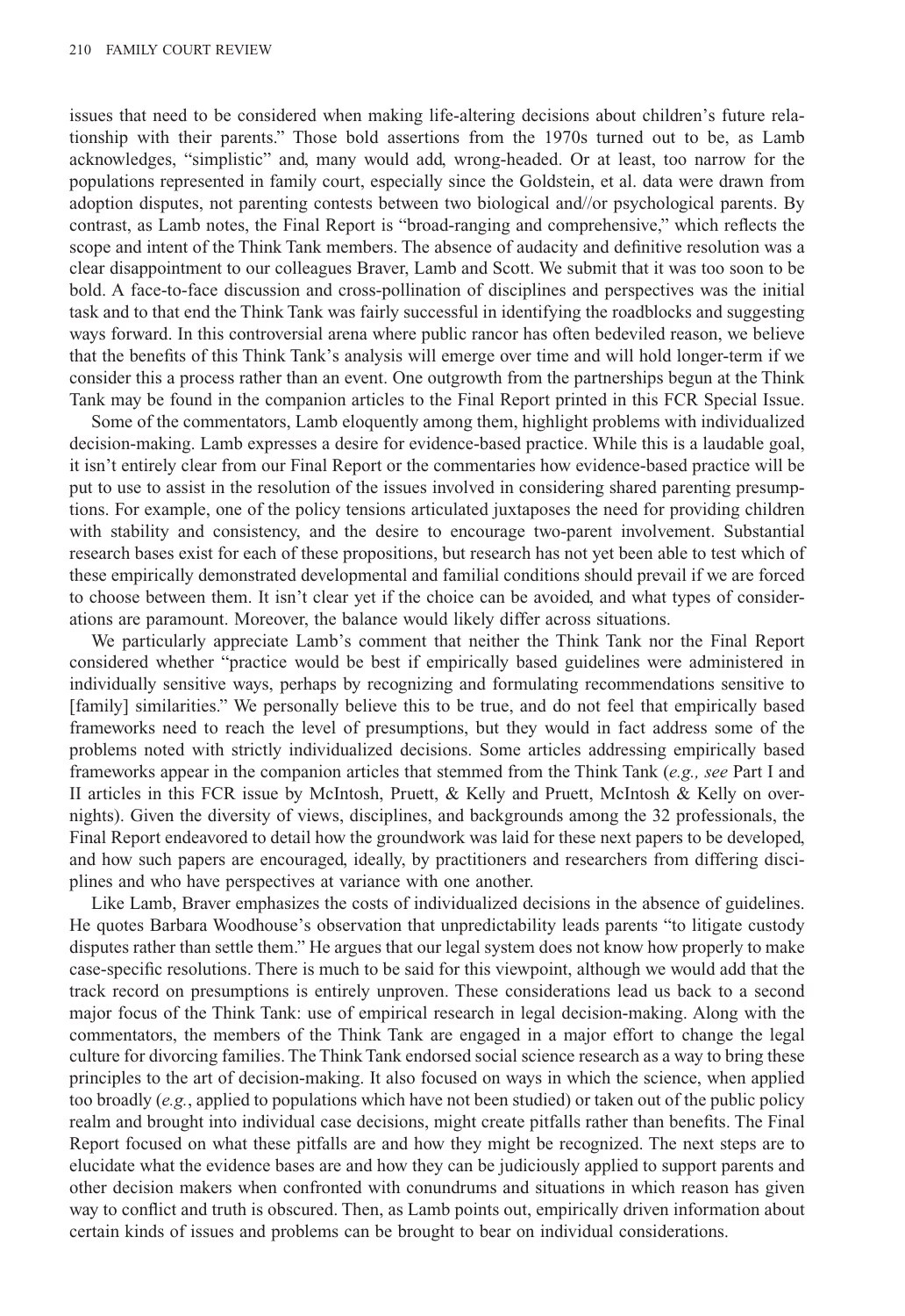### (e) 20-20 Hindsight

There are always options recognized as better ones in hindsight. Cognetti and Chmil suggested that the Think Tank would have benefited from the input of more actively practicing attorneys. We agree. We are hopeful that their statement that the way in which the Final Report groups the many shared parenting considerations (also known as factors) "should clearly become a model for statutes" offers a pathway to move the field forward.

The Think Tank members were not asked to vote on definitive proposals. A few "straw polls" were taken to get a sense of where the group stood to guide discussion, and the tallies were accordingly not recorded. Suffice it to say that the opinions appeared to be divided along lines familiar to all of us working in this field: concerns for equity in parenting time decisions made by third parties other than the parents themselves drove the support for a parenting time presumption. The majority view of support for shared decision-making was discussed as an outgrowth, at least partially, of the reality that many states are already awarding shared decision-making in most instances, as Braver points out in his commentary. But the voices in opposition did so on the basis of strain and impracticality in cases of distance or conflict.

A final 20-20: This Think Tank was called to examine two significant issues which in retrospect proved to be rather distinct: one was shared parenting law and policy; the other was how properly to develop and rely on the social science research on or pertaining to shared parenting. The Final Report reflects our attempt to weave these two strands into a coherent whole and provide some basis for moving forward. While the ultimate goal remains to produce a coherent whole in which research provides a rich backdrop for assessing shared parenting law and policy, we were only partially successful in this integration. We look forward to creating the tapestry together, two steps forward, one step back, as progress so often gets made.<sup>6</sup>

(f) Concluding Remarks

From all this, we take some of the commentators' questions, suggestions, and directions as compass points for next steps.

- 1. Delineate through debate and research how presumptions and guidelines can minimize familycourt related conflict and increase the sense of fairness in the law; and explicate under what conditions they will be harmful to these goals (*see* articles by Ver Steegh & Gould-Saltman and also Brinig, Frederick, & Drozd in this issue).
- 2. Prioritize the research agenda and find ways of exploring together questions raised by the Think Tank and commentators.
- 3. Define individualization and analyze in detail its strengths and weaknesses.
- 4. Compare and evaluate guidelines that have been suggested by countries, states, or provinces on the basis of empirical evidence relevant to various aspects of shared parenting (e.g., young children and overnights; when domestic violence is present or alleged; and so forth). Articles in this FCR issue establish some forays into these areas, with more discussion undoubtedly to follow from these insights.
- 5. Identify how the law can best facilitate productive shared parenting and revisit the issue of court enforcement of parental agreements to better delineate under what conditions this would or would not be supported in the field.
- 6. Recognize and separate out the political advocacy goals from the social science evidence, clinical as well as judicial experience, and parental input that guide effective decision-making.

Ultimately, the most salient contribution of the Final Report may be its focus on finding ways to better support those who are making case-specifics: the parents themselves. The Final Report strongly advocates universal adoption of parenting plans as integral to all custody resolutions, along with expansion of mediation and other alternative dispute-settling methods. Along with the commentators,